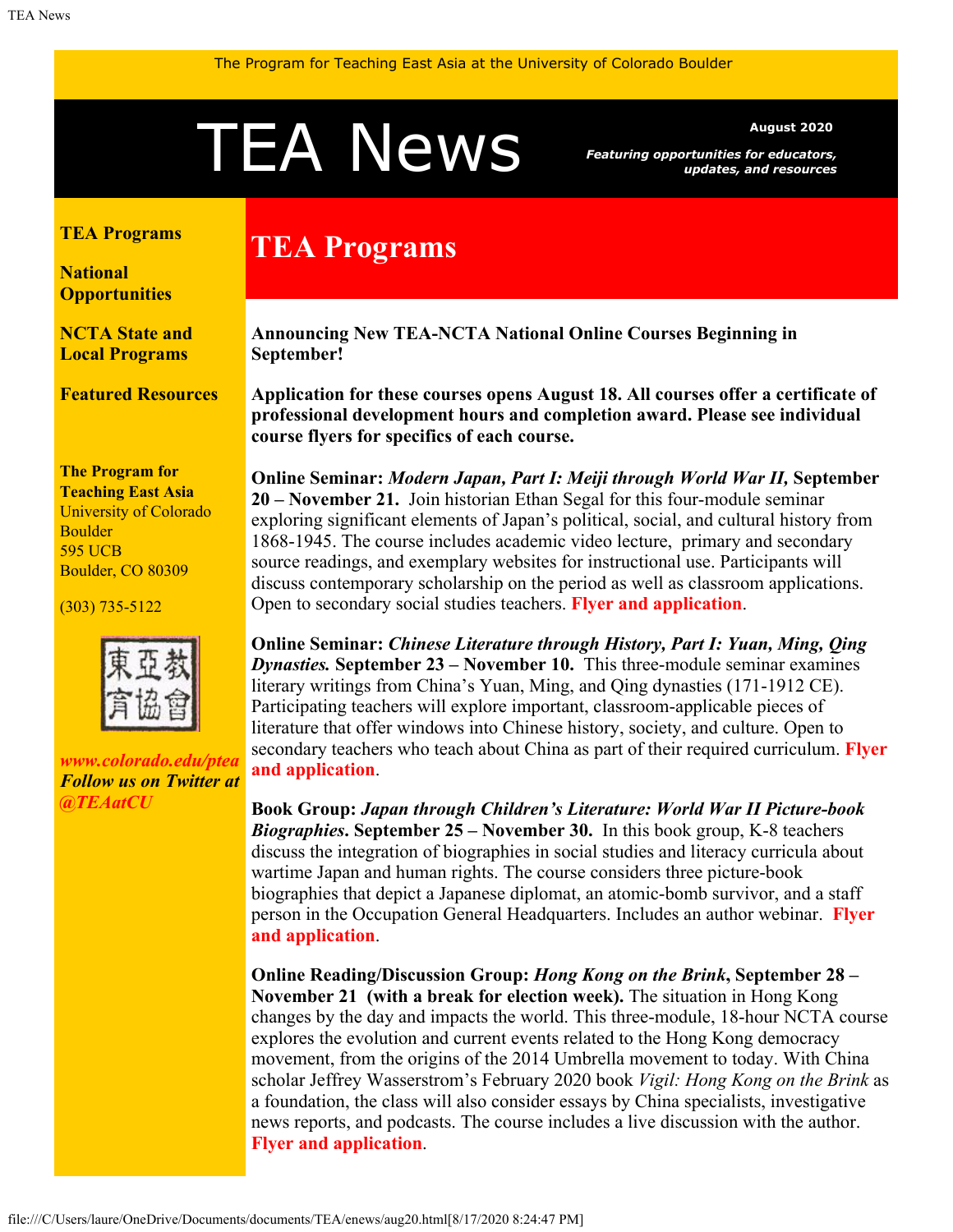**Online Seminar:** *Korea in the Ancient and Early Medieval World (1st c. BCE – 1170 CE).* **October 1 – December 20.** Secondary teachers consider how the Korean peninsula developed into a distinct state and contributed to the greater East Asian region. This study across four periods of Korean history will focus on historiography and examination of archaeological, artistic, and written primary sources for classroom application. **[Flyer and application](https://www.colorado.edu/ptea/sites/default/files/attached-files/2020aemkoreacourseflyer.pdf)**.

#### **TEA K-8 Online Workshop Opportunity**

**Teaching Korea through Children's Literature. September 15 – October 6.** Explore exemplary children's literature about Korea and consider cross-curricular teaching activities for integrating Korea into your K-8 literacy and social studies curricula. Teachers will participate in two synchronous live webinars and one twoweek asynchronous online learning module with specialists in Korean children's literature. **[Flyer and application](https://www.colorado.edu/ptea/sites/default/files/attached-files/koreakidlit2020flyer.pdf)**.

**TEA on Twitter.** Through the fall, NCTA at TEA will be announcing pop-up webinars and live discussions. To learn about these and other opportunities, resources, and news, follow TEA on Twitter: **[@TEAatCU](https://twitter.com/TEAatCU)**

#### **Mark your calendars:**

- **NCTA Iowa** begins this fall with a new online course for secondary teachers, Modern Japan, carrying Iowa recertification credit. Details in our September E-news.
- **New TEA-NCTA Short Courses Begin in October!** Check our September Enews for information and registration for short courses and film groups: Godzilla, King of the Monsters; Case Studies in Geography of China; and Classic Chinese Films and Literature.

## **National Opportunities**

*Education about Asia* **Teaching Case Studies.** The education journal from the Association for Asian Studies is launching a series of case studies highlighting how *EAA* articles are used in the middle school, high school, and college classroom. The case studies will appear in the monthly *EAA Digest* and on the website. The **[first](https://www.asianstudies.org/publications/eaa/tcs/) [case study](https://www.asianstudies.org/publications/eaa/tcs/)** appeared in July. You can submit a case study for consideration on this **[form](https://asianstudies.wufoo.com/forms/x2nxlxi0xrip67/)**.

**Previously Announced National Opportunities**

**Elgin Heinz Outstanding Teacher Awards. Application deadline: September 15.** Nomination/application materials for the 2020 Elgin Heinz Outstanding Teacher Award are now available. This award is designed to honor exceptional K-12 classroom teachers in the United States who further mutual understanding between Americans and Japanese. This year's award will be focused on teachers of Japanese language. **[Application](https://www.engageasia.org/elgin-heinz-teacher-award)**.